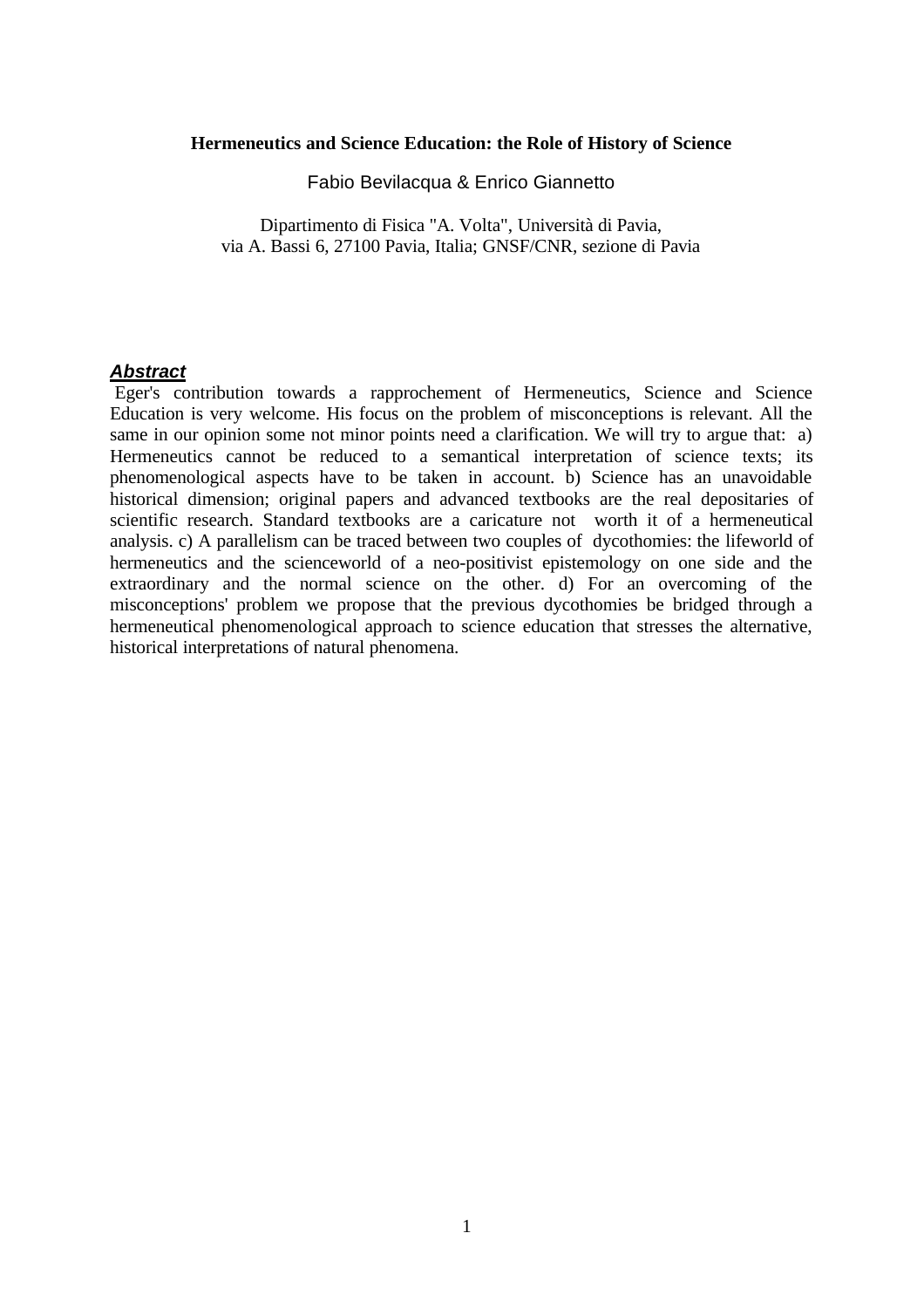### **1. Introduction**

 $\overline{a}$ 

Martin Eger's papers<sup>1</sup> on Hermeneutics, Science and Science Education are an interesting contribution to what we think is a relevant contemporary issue. Today traditional beliefs on the nature of science have been shaken: it is increasingly difficult to talk of "scientific progress", "scientific truth" disappears below the horizon, experiments are no more secure grounds for building theories but require themselves an interpretation, the distinction between human and natural sciences is ever more difficult to outline, Anglo-American philosophy of science has shown a renewed interest in continental European philosophy, and postmodernist philosophies tend to deny cognitive value to scientific theories and historiographers doubt that a "big picture" of scientific debates can be achieved.<sup>2</sup> Constructivist and multiculturalist research programmes rise fierce discussions.<sup>3</sup> It is not easy for science educators, to acquire an approach to science meaningful for contemporary educational purposes despite the fact that many contributions in recent years have shown a certain reapprochment between science education, history and philosophy of science. Given that this journal itself owes its life to this trend, Eger's approach is particularly wellcome because it brings to the attention of science educators themes of one of the most important contemporary debates: the one between hermeneutics and philosophy of science.

 Nowadays, the international philosophical debates are largely influenced by hermeneutics. Hermeneutics is becoming a so called philosophical *koine'* , that is: it is going to constitute a common background for dealing with any kind of philosophical question. One aspect of this trend is the very general linguistic turn in philosophy which, after Heidegger and Wittgenstein, has been marking both continental-existential and analytical perspectives: there is a common emphasis on language as the fundamental mean to deal with every philosophical issue.<sup>4</sup> Furthermore, as part of the trend towards continental philosophy, some critical inquiries on the nature of science both within the analytical tradition itself and from post-positivist epistemological and historical points of view have lead to a post-analytic philosophy converging towards hermeneutics.<sup>5</sup>

 Last year was held in Veszprèm (Hungary) the first International *Conference on Hermeneutics and Science*, and an *International Society of Hermeneutics and Science* is due to be founded this year.

 Here, we would like to discuss only some major points of Eger's papers to outline how, in our opinion, hermeneutics can be relevant for science education and history of science. We shall always refer to physical sciences, but we believe that our considerations could be extended in some way to the other sciences.

<sup>1</sup> M. Eger, *Science & Education* **1**, 337-348, 1992; *Science & Education* **2**, 1-29 and 303-328, 1993.

<sup>2</sup> See for example: *Companion to the History of Modern Science*, ed. by R. C. Olby, G. N. Cantor, J. R. R. Christie and M. J. S. Hodge, Routledge, London 1990; BJHS

<sup>3</sup> M. Matthews, *History, Philosophy and Science Teaching: A Useful Alliance*, Routledge, New York 1994.

<sup>4</sup> K. O. Apel, *Transformation der Philosophie*, Suhrkamp, Frankfurt am Main 1973, 1976; R. Rorty (ed.), *The Linguistic Turn*, University of Chicago Press, Chicago 1967; M. Heidegger, *Unterwegs zur Sprache*, Neske, Pfullingen 1959; L. Wittgenstein, *Logisch-philosophische Abhandlung. Tractatus logico-philosophicus* , with an introduction by B. Russell, Kegan Paul, Trench, Trubner and Co., London 1922; L. Wittgenstein, *Philosophische Untersuchungen. Philosophical Investiogations*, Blackwell, Oxford 1953.

<sup>5</sup> R. Rorty, *Philosophy and the Mirror of Nature*, Princeton University Press, Princeton 1979; R. Rorty, *Is Natural Science a Natural Kind?*, in *Objectivity, Relativism and Truth. Philosophical Papers I*, Cambridge University Press, Cambridge 1991, pp. 46-62..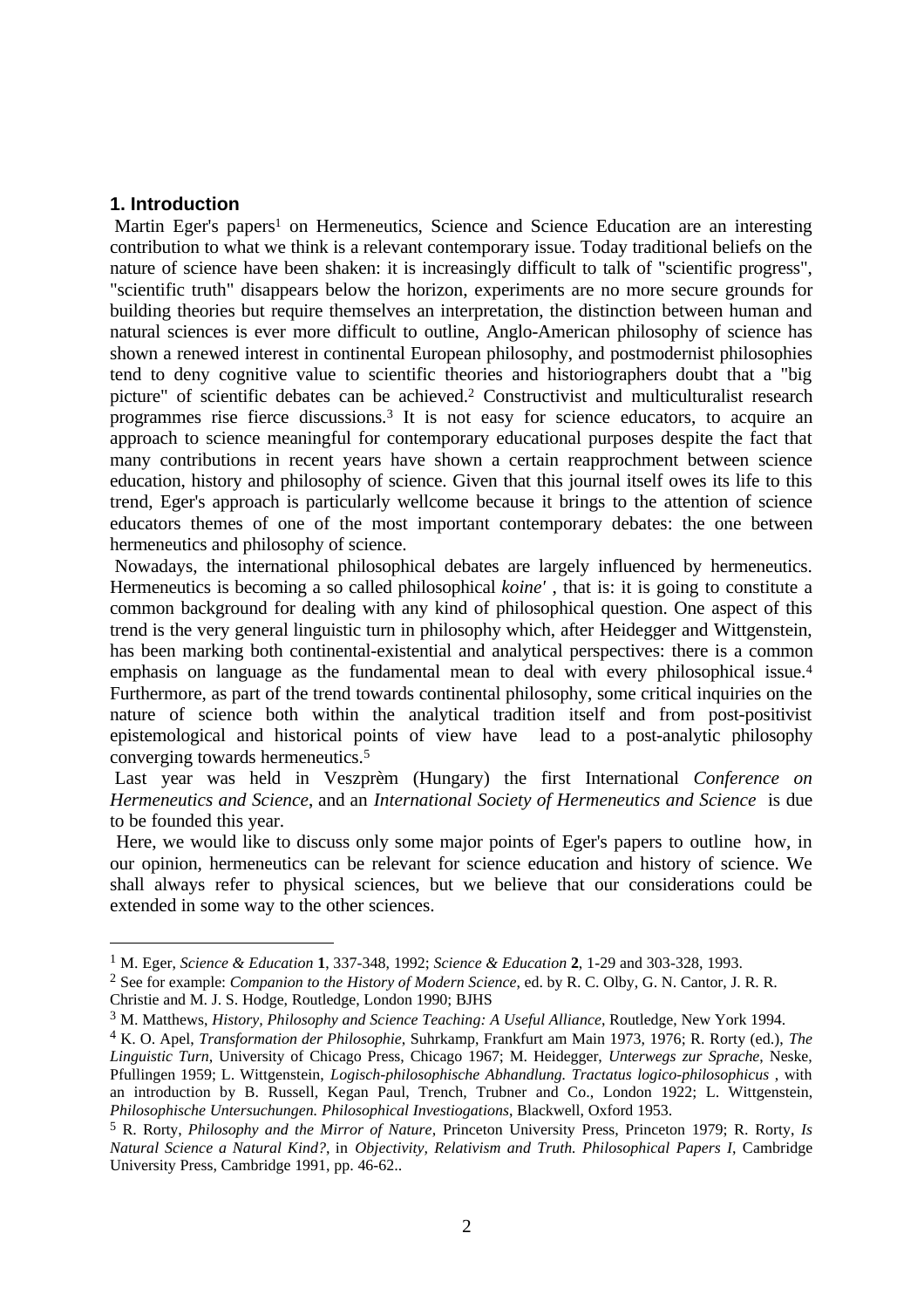Paragraph 2 is dedicated to the problem of the so-called "misconceptions" in science education. In paragraph 3, we discuss the general relations between science and hermeneutics giving a comparison between Eger's and our perspective, and analysing again the problem of misconceptions from our point of view. In paragraph 4 we present very briefly one of our basic proposal: science as a *historical process* has hermeneutical features and history of science has to be considered as a hermeneutical practice. Paragraph 5 deals with the way the scientific context of interpretation individuated by Eger: in our opinion, hermeneutics becomes relevant in science education through history of science.

## **2. Misconceptions: A First Look**

 In his paper on Hermeneutics and Science Education, Eger points out that the well known problem of "misconceptions" is an indicator of the failures of contemporary educational efforts. We agree on that and we will utilise this issue as a ground for the discussion.

 Among the most interesting proposed "solutions" to the problem of misconceptions is the constructivist one: misconceptions have been reinterpreted as "alternative conceptions". In such a framework, they are related to unavoidable different "mental representations" necessarily involved both in the learning processes and in the different semantical models that every theory implies.<sup>6</sup> However, this kind of perspective gives us no explanation of the origin of this learning problem and does not allow a transition process from student mental representations to an actual understanding of science (a "conceptual change").

 Indeed hermeneutics can give us a new insight on this issue: as Eger has shown, "misconceptions" have to be strictly related to "pre-conceptions".<sup>7</sup> From a point of view that belongs to the hermeneutical tradition there are presuppositions ("pre-conceptions") in our knowledge constructions which constitute the conditions of possibility of our experience. They are not given within the subject of knowlede as for Kant, but they depend on the *lifeworld* we are embedded in.<sup>8</sup> Thus, preconceptions are related to the basic way of "our being within the world" (Heidegger's *Dasein*).<sup>9</sup>

A scheme can roughly summarise this point:

<sup>6</sup> See, for example, E. Giannetto, C. Tarsitani & M. Vicentini, *The Relations between Epistemology, History of Science and Science Teaching from the Point of View of the Research on Mental Representations*, in *The History and Philosophy of Science in Science Education*, ed. by S. Hill, Kingston 1992, pp. 359-374 and references therein.

<sup>7</sup> M. Eger, *Science & Education* **1**, 1992, in particular pp. 342-344

<sup>8</sup> Lifeworld is for the german *Lebenswelt* as introduced by Husserl: E. Husserl, *Die Krisis der europäischen Wissenschaften und die transzendentale Phänomenologie*, in *Husserliana*, *Gesammelte Werke*, v. 6, Nijhoff, Den Haag 1954, 1959.

<sup>9</sup> M. Heidegger, *Sein und Zeit*, Niemeyer, Tübingen 1927; M. Heidegger, *Die Frage nach der Technik*, in *Vorträge und Aufsätze*, Neske, Pfullingen 1954; M. Heidegger, *Wissenschaft und Besinnung*, in *Vorträge und...*, op. cit.; M. Heidegger (1935-1946), *Holzwege*, Klostermann, Frankfurt am Main 1950; M. Heidegger, *Unterwegs zur Sprache*, Neske, Pfullingen 1959.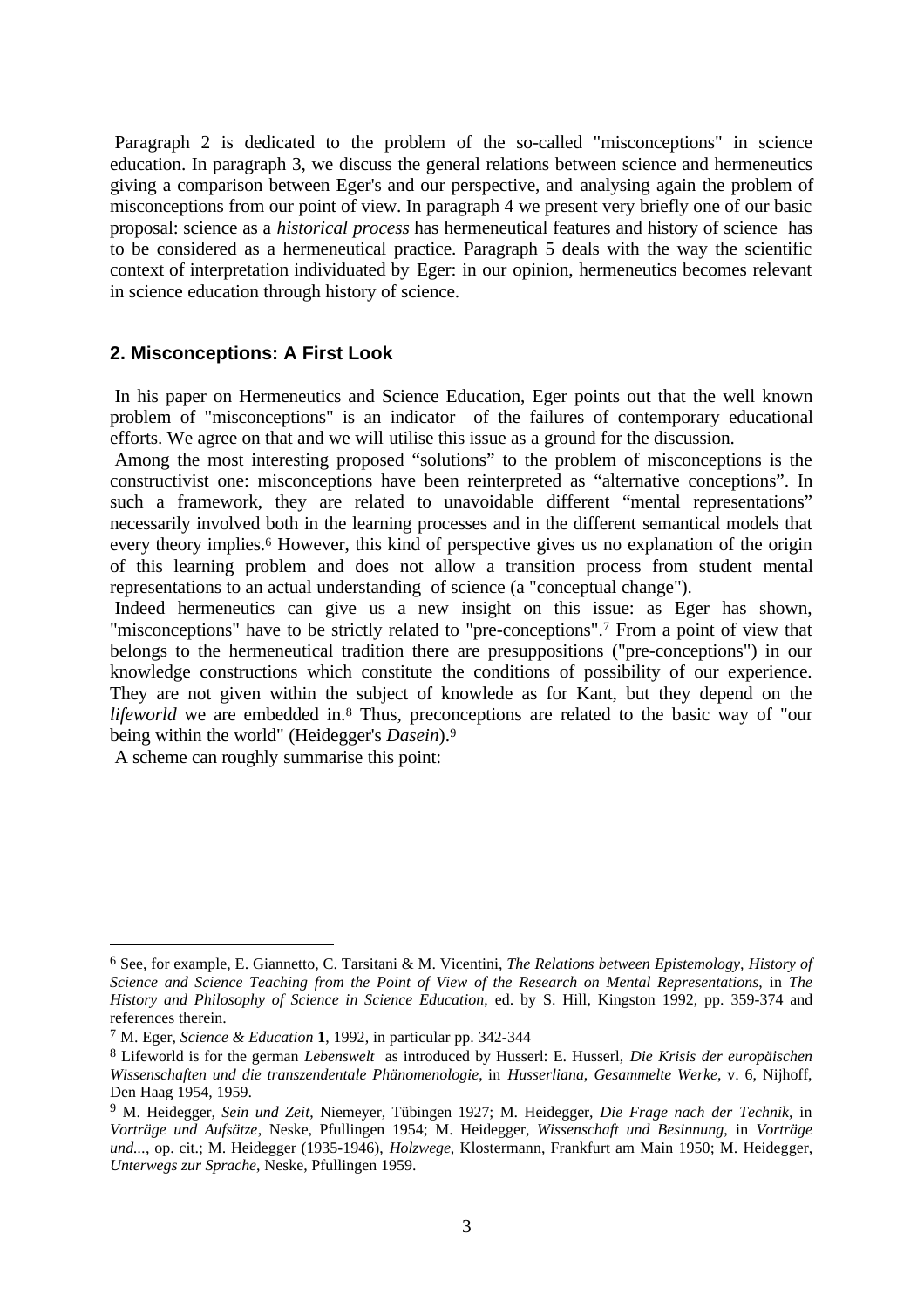

 The student is embedded in his own daily life; he faces the world of science through the explanation of scientific results given in a textbook: the gap between the two worlds is such that misconceptions on the meaning of scientific theories result.

 The problem could be avoided, from Eger's point of view, focussing on hermeneutic interpretation rather than on "epistemological" explanation. Bridging the horizon of physics and the horizon of lifeworld implies an *extension* of language and of concepts.<sup>10</sup> Eger's papers thus rise two interesting and basic questions that we want to discuss: what shall we mean for hermeneutics, what is the specific contribution that hermeneutics can offer to science education? We will try to argue that a wider bridge than an extension is required.

<sup>10</sup> M. Eger, *Science & Education* **1**, 1992, in particular p. 343.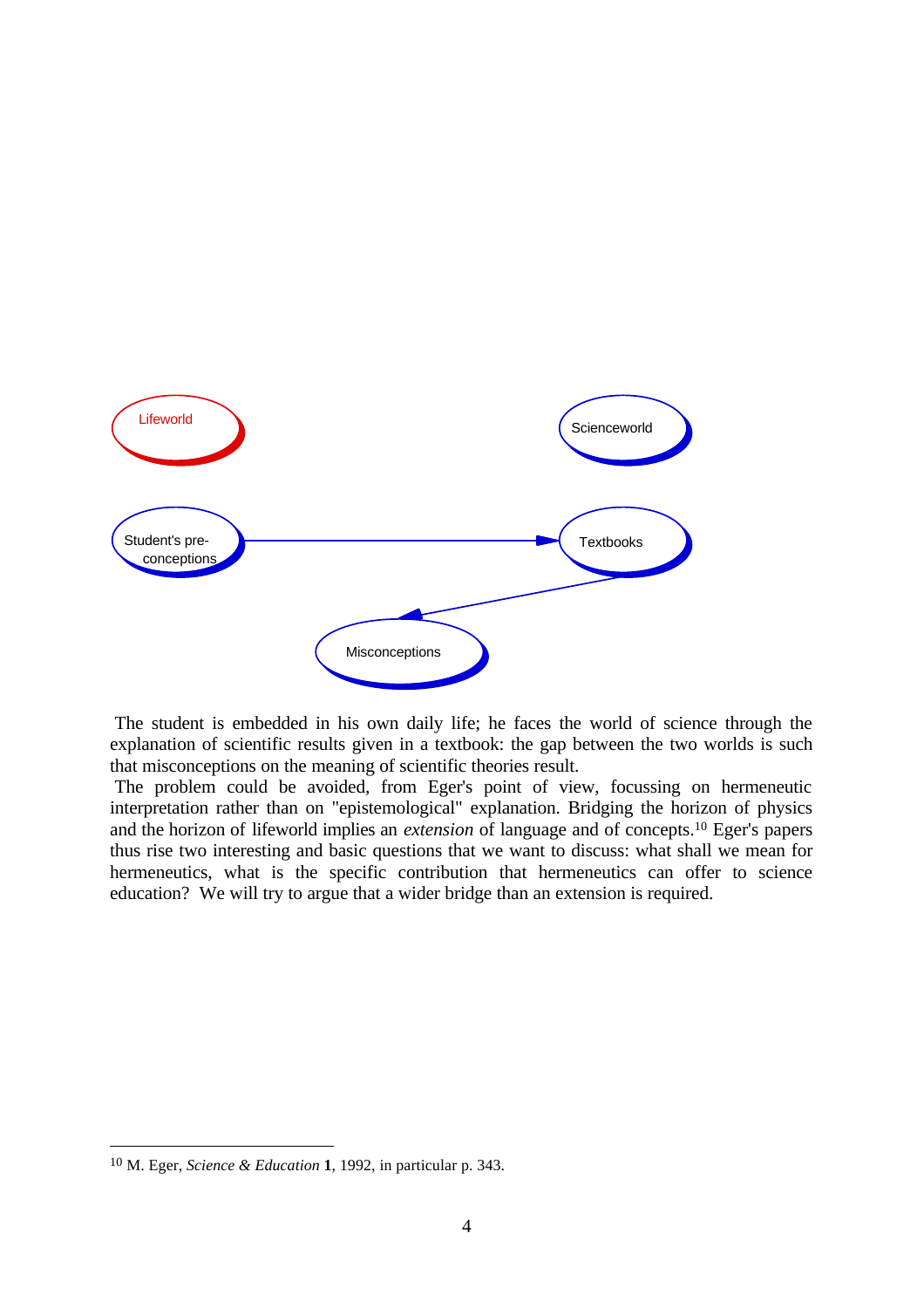# **3. Hermeneutics between Text Interpretation and Ontological Phenomenology: A New Look at Misconceptions**

Eger's starting point for the introduction of hermeneutics within science is the development of the famous Galilei's metaphor of nature seen as a "mathematical text".11 Science is seen as a language through which we give a hermeneutics of this text.

Eger is right that before Heidegger hermeneutics was essentially hermeneutics of texts, interpretation of texts.12 Embedding Husserl's phenomenology within his ontological perspective, Heidegger created a new kind of hermeneutics, where "interpretation" had first of all to be related to our existential conditions within the world. Galilei's metaphor of nature as a book, in our opinion, allows Eger to "identify" in some sense the two kinds of hermeneutics, the two kinds of interpretation. This major hypothesis seems to smooth out the differences between lifeworld and scienceworld, leading to see scienceworld concepts as mere extensions of lifeworld concepts and so deviates in some way from the "standard" (Husserl's, Heidegger's, Gadamer's) hermeneutical views.<sup>13</sup>

 In their opinion, scienceworld is opposed to lifeworld as the artificial, isolated laboratory world and is related to instruments which, even if they could be considered in some respect as *extensions* of our senses, determine completely different conditions of possibility of experience: indeed, we could no more speak in terms of experience *tout court*.

 While we do not want to enter into the problem of the appraisal of science in the perspective of Heidegger and Gadamer (they give a negative judgement of science and show its relations to technics),<sup>14</sup> we believe that is important to not to hide the differences between lifeworld and scienceworld. We want to bridge and to smooth them through a better understanding of the problem of misconceptions and the historical development of science within the historical context of our lifeworld.

 Indeed, experiments have a very different nature from lifeworld experiences: they are based on presuppositions related to the particular nature of instruments. Just to point out the major difference: experiments at variance with experience can be quantitatively treated and they allow the mathematization of physics.

 An example we can look at the so-called scientific revolution, as well as Husserl before Heidegger had done, as the transition from an empirically grounded phyisics related to lifeworld experience to an experimentally grounded physics.<sup>15</sup>

 From this point of view, in our opinion, also radical theoretical changes have to be understood and to be related to the introduction of scientific instruments that constrain us with different conditions of possibility of experience.

 Coming back to the question of "misconceptions", we want to point out a sort of "existential conflict" that has its grounds in the deep layers of the science and in the actual differences between scienceworld and lifeworld. Misconceptions derive from the interpretation of science

<sup>11</sup> M. Eger, *Science & Education* **1**, 1992, in particular pp. 339-340; M. Eger, *Science & Education* **2**, 1992, in particular pp. 5-6 and 308-309.

<sup>12</sup> M. Eger, *Science & Education* **2**, 1992, in particular pp. 5 and the following ones.

<sup>13</sup> H. G. Gadamer, *Wahrheit und Methode*, Mohr, Tübingen 1960, 1965 and references quoted in notes 8 and 9.

<sup>14</sup> See for this issue: E. Giannetto, *Heidegger and the Question of Physics*, Proceedings of the "Conference on Science and Hermeneutics" (Veszprém 1993), ed. by O. Kiss & L. Ropolyi, Reidel, Dordrecht (in press). <sup>15</sup> See notes 8, 9 and 14.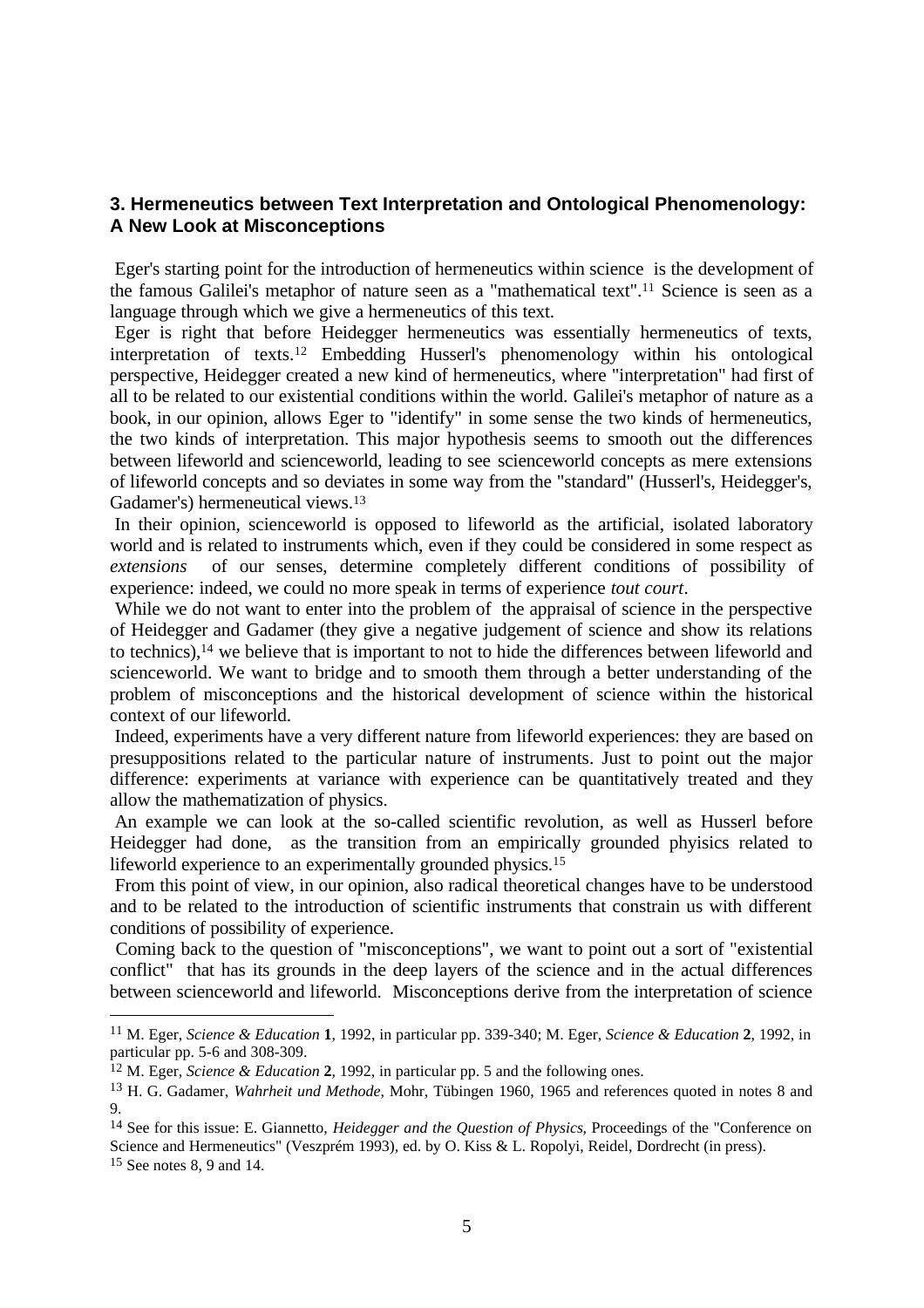within the "categories" of our lifeworld experience. They can be avoided and a "conceptual change" can be achieved, if and only if we will clarify and bridge the differences between scienceworld and lifeworld, as well as the differences among the various conditions of possibility of our knowledge constructions.

 Thus, even if, in our opinion, Eger's perspective gives a right suggestion to understand the questions involved in science education, his hermeneutical approach to science seems to neglect that hermeneutics is strictly related to our being within the lifeworld. The interpretation processes Eger suggests within science are in relation *not to hermeneutics but only to semantics* of the "idealizations" of the mathematical language and of experiments. That is, the scientific interpretation processes suggested by Eger seem not related to an "ontological understanding" but to an hypothetic-deductive and experimental kind of "explanation". Mathematical and experimental media are very different from a common language directly related to lifeworld experience: they cannot lead us to an understanding of the lifeworld but to the construction of a scienceworld. Thus, in our opinion, there cannot be a "double hermeneutics" for physical science but for different reasons from Habermas' ones: theoretical mathematical language is qualitatively different from natural language, being not directly related to lifeworld experience but to experiments, instruments and correspondent theoretical concepts.<sup>16</sup>

Eger outlines the existence of three contexts for science: discovery, justification and *interpretation*. 17

 The context of interpretation is also related to what elsewhere we have presented as the existence of different conceptual models as a component of science.<sup>18</sup> Eger writes that all presentations and interpretations constituting this third context belong to the actual *being* of science. He however gives no indications on how to articulate science education within these three contexts and moreover all presentations and interpretations seem to have to be considered just on a continuous and homogeneous level.

 In our opinion, this could lead to conceive the context of interpretation as converging to a non-historical plane where textbooks (TB) and original papers (OP) loose their differences in order to save the overall unitary aspect of science. That is, there would be a convergence to a non-historical plane where "extraordinary science" and "normal science" would be embedded in a unique semantical framework, with the risk of a complete "normalization" of science. This might be a consequence of the equivalence posed by Eger between lifeworld and scienceworld: both are seen as books, as texts. Moreover he discusses a hermeneutical approach to science (and not to history of science): he misses the historical features of science and the historical relations between lifeworld and scienceworld.

# **4. Science between Textbooks and Original Papers**

 Usually students face textbooks, but is difficult to see in what sense textbooks relate to science: not only, as well known, they leave out extraordinary science, but also the science they deal with is not that normal.

 Ordinary textbooks for high school and undergraduates do not offer a coherent scientific theory of the phenomena: they offer layers of scientific results, coming from competing interpretations, deposited during centuries. A quantitative correspondence between the layers

<sup>16</sup> See this issue as discussed by Eger and references therein: M. Eger, *Science & Education* **2**, 1992, in particular pp. 305-308.

<sup>17</sup> M. Eger, *Science & Education* **2**, 1992, in particular p. 321 but see pp. 314-323.

<sup>18</sup> F. Bevilacqua,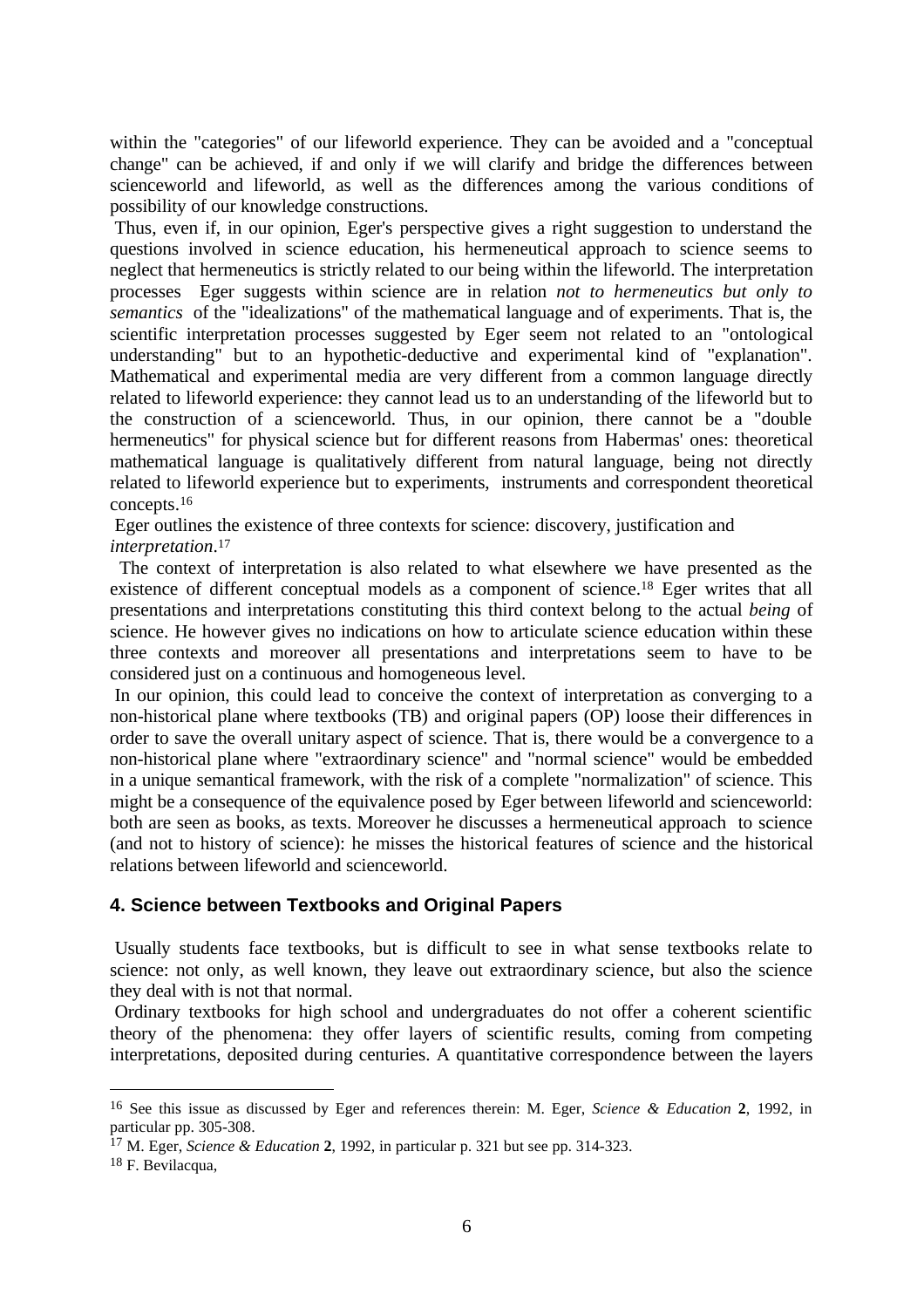cannot hide the general lack of a coherent meaning and the conflation of contrasting models. From one point of view textbooks are good for indoctrination, like catechisms, from another they offer a technical view of science, closer to operating manuals of modern artifacts than to science texts. A "hermeneutical"-semantical reinterpretation of these texts would hardly be of any benefit.

 More interesting is the case of advanced textbooks (ATB), so called because usually addressed to graduate students, and often written by first rank scientists. Here an effort towards a conceptual coherence is certainly and beautifully done, but we soon understand that great scientists also in their advanced texts provide us with competing views . This is an indication that normal science is not that normal. Even in textbooks scientists express alternative interpretations and beliefs.

 If we want to teach "science" these alternative interpretations have got to be outlined and clarified, not hidden and mistified. The dycothomy between normal science and extraordinary science does not hold. Reference to original papers, scientific debates, biographies and social contexts comes into play when we consider scientist' lifeworld, that is when we consider science from the point of view of hermeneutics as an ontological phenomenology. All science documents and science texts have an unavoidable historical nature. As with normal and extraordinary science, we can see the bridge between a lifeworld and a scienceworld: scientific achievements and scienceworld are definitely part of the lifeworld. Again, we can use a conceptual diagram to schematize our point of view:



 Looking at hermeneutics for science education would mean to exclude textbooks as related only to technical purposes, and to come back to the lifeworld where original scientific papers and advanced textbooks find their roots giving us an actual historical understanding of science.

### **5. A Parallelism between two Dycothomies**

 The contexts of discovery, justification and interpretation cannot be separated as long as they belong to a historical lifeworld. Identifying lifeworld with a text gives a semantical connotation to the context of interpretation. In this way, we miss the hermeneutics of history of science and of lifeworld, that is we miss the basic activities of extraordinary science, and we confine ourselves to epistemology of normal science. The possibility of an actual understanding of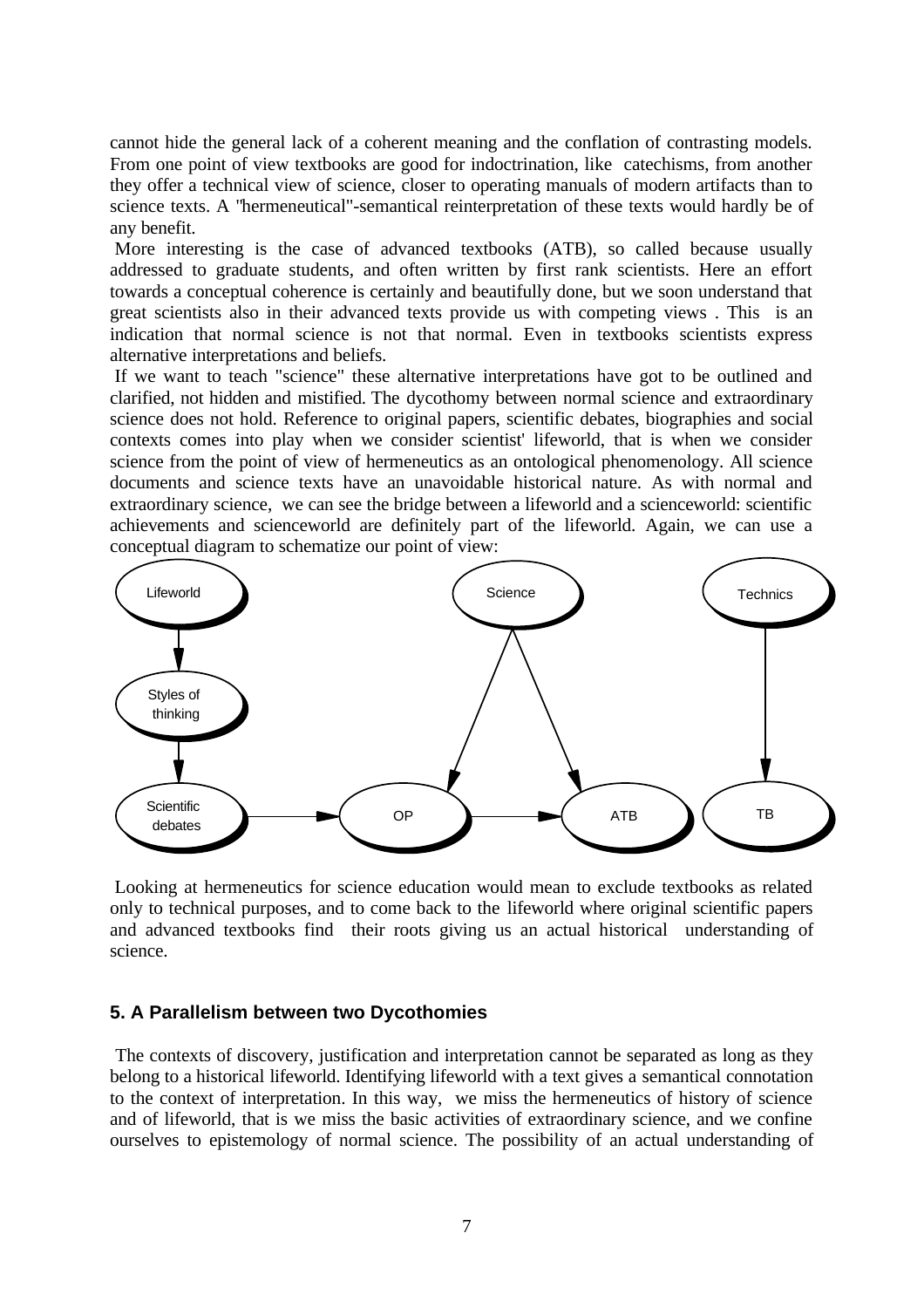conceptual changes in science is given up. From this point of view, also science education would be reduced to an understanding of a normalized science.

 If we assume a hermeneutical point of view, on the contrary, teaching physics has to be connected to teaching history of physics, that is physics within the historically determined lifeworlds that give rise to its practices.

We can describe this situation by means of a conceptual diagram:



 This schematizes a parallelism between two dycothomies: the lifeworld of hermeneutics and the scienceworld of a neo-positivist epistemology on one side and the extraordinary and the normal science on the other. On one side, if we follow epistemology, we can assume an objectivistic realism to understand normal science, but an understanding of extraordinary science seems to require a subjectivistic relativism. On the other side, if we understand hermeneutics as text interpretation, hermeneutics could lead us simply to a mere interpretation of normal science; on the contrary, if we understand hermeneutics as an ontological phenomenology of lifeworld, hermeneutics could lead us to an actual understanding of extraordinary science, that is of science as research in its cognitive and non-cognitive aspects, without going through any epistemological subjectivism.

### **6. Hermeneutics and History of Science**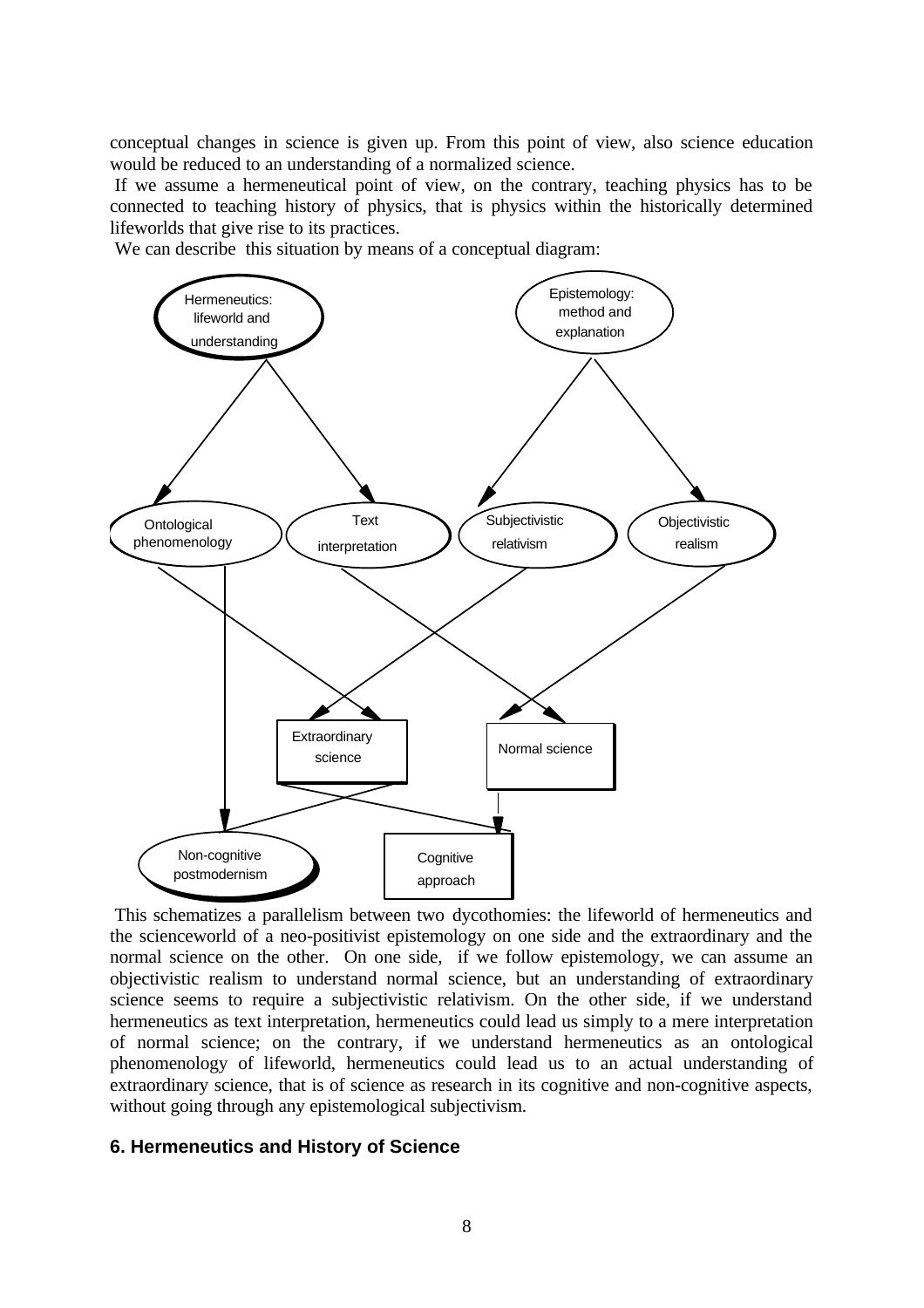From our point of view, the extended Galilei's hypothesis of the book of nature is not the correct way to approach *science as a hermeneutical practice***.**

 Let us ask how science appears from a hermeneutical point of view. Assuming an interpretation of the scientific revolution as the transition from an empirically grounded phyisics related to lifeworld experience to an experimentally grounded physics, we should focus the historically given bridge between lifeworld and scienceworld. This can be done analysing the *hermeneutical* presuppositions of science, that is the specific lifeworld conditions of the possibility of science. We should give priority to a historical analysis of science, pointing out also the biological, anthropological, sociological, psychological peculiarities of a particular historical lifeworld and relating ontological, epistemological, logico-mathematical and experimental presuppositions of physical theories (science) to the lifeworld in which they are constructed.

 These simple considerations indeed can lead us to explore an hermeneutical approach to the history of physics (science): that is, science is a historical process and as such it has hermeneutical features, *as well as history of science is a hermeneutical practice that reveals us them*. <sup>19</sup> Looking at physical theories as embedded within the historicity of lifeworld, as events in lifeworld, as well as looking at histories of physics as embedded within the historicity of lifeworld. That is, we would have to find the conditions of possibility of historical knowledge (of science, of physics) just in the fact that our being and our practices, scientific as well as historical ones, are related to a historically changing lifeworld.

Furthermore, we can look at the hermeneutical origin of scientific concepts from lifeworld experience: space, time, motion, etc. , just like philosopher-scientistis as Poincaré, Russell or Whithehead or others have done.<sup>20</sup>

 Another suggestion could be to look at the hermeneutical (common language) "metaphorology" as "constitutive" of scientific theories as Boyd, Kuhn or Blumenberg have done:21 the Galilei metaphor of the "book of nature", recalled by Eger too but for an assissment of an hermeneutical science and not, as in our opinion, for showing the hermeneutical presuppositions and origins of scientific theories; the metaphor of uniformity, unity of nature; and so on.

 Moreover, we could look at the results of science from a *hermeneutical* point of view whenever theories, experiments, mathematics no more give us a quantitative, exact, predicting, deterministic explanation but only a qualitative, uncertain, unable to predict, indeterministic, subject-within-the-world-dependent understanding: that is, when we can say that mathematical

<sup>19</sup> This was also a suggestion given, among others, by K. O. Apel: K. O. Apel, *History of Science as a Problem of Hermeneutics. An Argument with Karl Popper's "Third-World"-Hermeneutics*, Proceedings of the "Conference on Science and Hermeneutics" (Veszprém 1993), ed. by O. Kiss & L. Ropolyi, Reidel, Dordrecht (in press).

<sup>&</sup>lt;sup>20</sup> See for example the following books where the authours try to find a "foundation" for science within lifeworld experience: H. Poincaré, *La science et l'hypothèse*, Flammarion, Paris 1902; H. Poincaré, *La valeur de la science*, Flammarion, Paris 1905; B. Russell, *Our Knowledge of the External World*, Cambridge University Press, Cambridge 1914; A. N. Whitehead, *The Concept of Nature* , Cambridge University Press, Cambridge 1920.

<sup>21</sup> H. Blumenberg, *Paradigmen zu einer Metaphorologie*, Bonn 1960; H. Blumenberg, *Die Lesbarkeit der Welt*, Frankfurt am Main1981; R. Boyd, *Metaphor and Theory Change: What is "Metaphor" and Metaphor for?*, in *Metaphor and Thought*, ed. by A. Ortony, Cambridge University Press, Cambridge 1979; T. S. Kuhn, *Metaphor in Science*, in *Metaphor and Thought*, ed. by A. Ortony, Cambridge University Press, Cambridge 1979.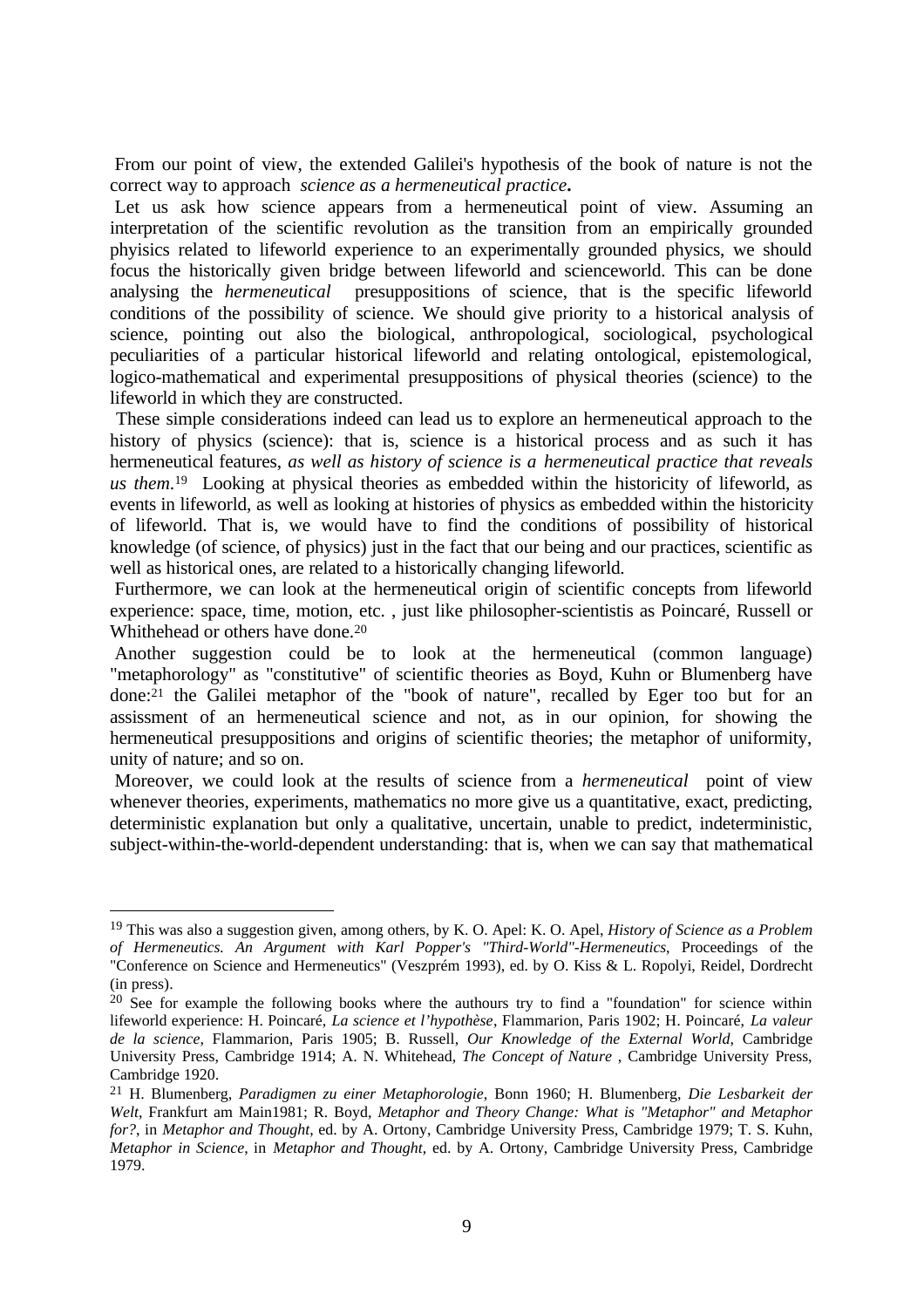language collapses to a qualitative symbolic language like common language and that experiments collapse to the ambiguities of qualitative subjective experience.<sup>22</sup>

# **7. A Possible Bridge**

 $\overline{a}$ 

We will try to utilise the two points discussed (a hermeneutical approach to history of science that offers an open but not subjectivistic interpretation of nature and a view of science that stresses the historical nature of all science texts) for outlining a proposal for science educators.

We will refer to the work of G. Buchdal who recently contributed to this journal,<sup>23</sup> showing how it can be related to a hermeneutical perspective. From Buchdal's point of view, a phenomenon can undergo several different phases of a so-called process of reductionrealization (RR): in the reduction process it looses all the theoretical aspects that shape it, while in the realization process it acquires a new interpretation and thus a new possibility of existence. The reduction process would mean a husserlian phenomenological *epoché* which lead us back to the lifeworld. The realization process would be related to the different possible hermeneutical interpretations linked to the different possibilities of our way of being within the world.

 If we accept that this dynamic process can be a key to explaining the scientists' inovative meaning shift to a new interpretation, that is to a new scientific theory, a version of it can be used to shape an educational framework. The student could be guided to understand the different interpretations (realizations) of a given phenomenon offered by scientists considering their lifeworld, and in choosing and utilising one or the other (and thus achieving himself a RR process) he could come close to the actual aspects of scientific research. The reductionrealization process in education would havee diacronical aspects, strictly connecting science learning with history and philosophy of science. While allowing quite a role for the subjectivity of the student, this approach links it to the achievements of the scientific tradition. That is: in education (like in science) the convergence towards a "truth" is given up, but scientific theories are seen in their complexity as full of cognitive and non-cognitive values and radical subjectivism, relativism are avoided through a close reference to scientific debates within lifeworld. Again, a conceptual diagram can help us to schematize:

<sup>22</sup> E. Giannetto, *Heidegger and the Question of Physics*, Proceedings of the "Conference on Science and Hermeneutics" (Veszprém 1993), ed. by O. Kiss & L. Ropolyi, Reidel, Dordrecht (in press); E. Giannetto, *Toward a Quantum Epistemology*, in *Atti del Convegno S.I.L.F.S. Temi e Prospettive della Logica e della Filosofia della Scienza*, ed. by M. L. Dalla Chiara & M. C. Galavotti, CLUEB, Bologna 1988, pp. 121-124. <sup>23</sup> G. Buchdal, *Kant and the Dynamics of Reason*, Blackwell, Oxford 1992.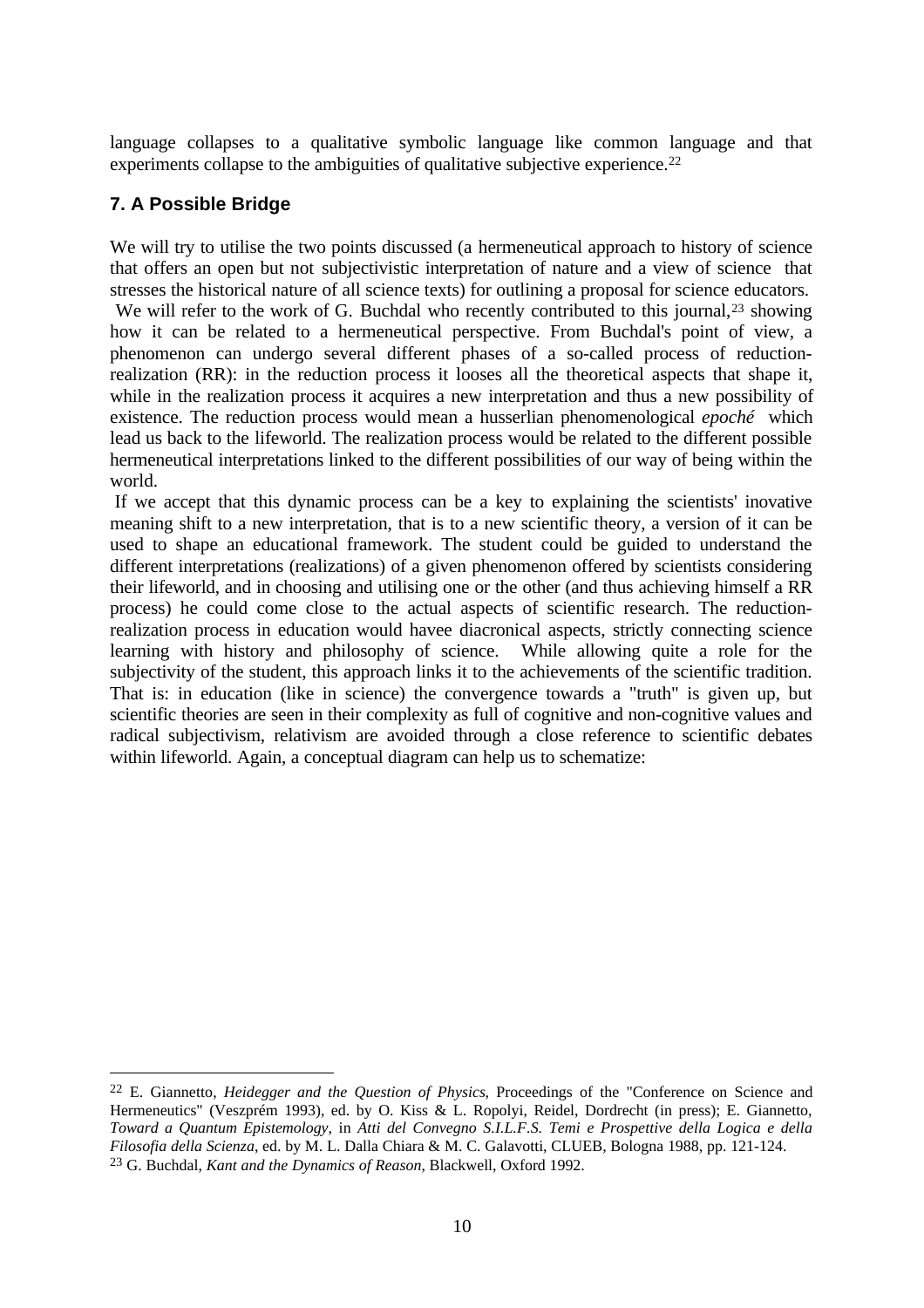

 Thus, the student can hermeneutically (historically) follow again the path from lifeworld to scienceworld and we can find a bridge between lifeworld and scienceworld without any simple identification or mere extension of language.

 Let us give a couple of example to try to clarify our proposal: students of mechanics generally embedded in an Aristotelian interpretation of the fall of bodies, are supposed to learn Galileo's kinematic approach, than they shift to Newton's dynamical one, then perhaps to Einstein's geometrical reinterpretation. Students of electromagnetism learn of Coulomb law of action at a distance, but also of potential theory, of Faraday's and Maxwell's contiguous action and field theory, to mention only the best known models of electrical phenomena. Is the quantitative correspondence in the appropriate domains between most of these alternative interpretation ("numerical convergence") sufficient to give coherence to the students conceptions? Certainly not, and here a need for a different role of interpretation, a "hermeneutics", comes into play. But what sort of hermeneutics? In our view certainly not an attempt at a convergence towards a unique final meaning of the fall of bodies or of electrical action to be achieved through a deeper analysis of a textbook. What would be needed instead is a historical clarification of the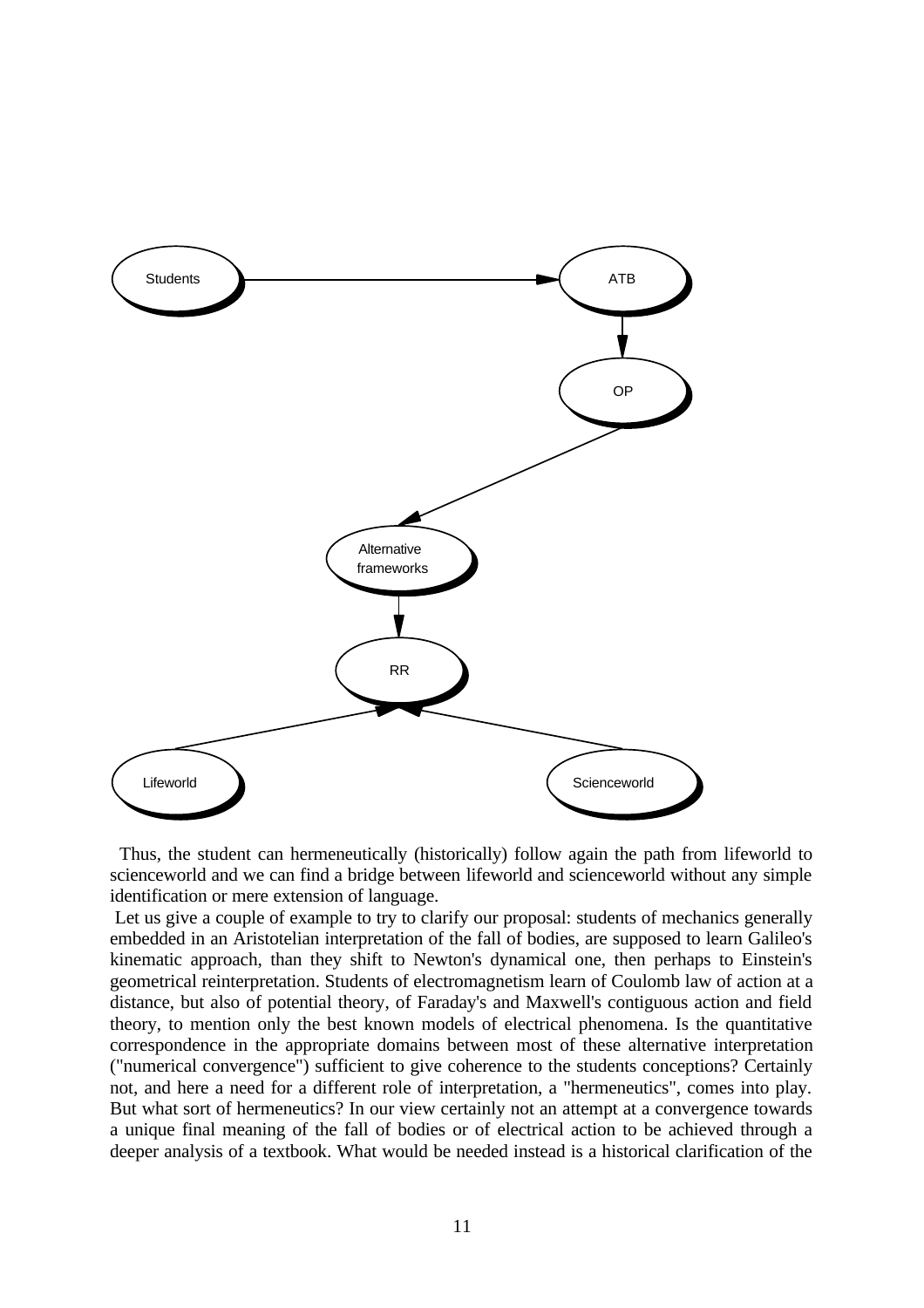specific individual interpretations of the authors implied, and of the reasons they had for shifting from one meaning to the other as embedded in their own lifeworld. This can be done focussing on sources other than textbooks. The capability to "realize" the phenomenon in alternative ways, and thus to perform the meaning shift from one to the other, is the "hermeneutical" approach to science education that, in our opinion, might get rid of the "misconceptions" problem.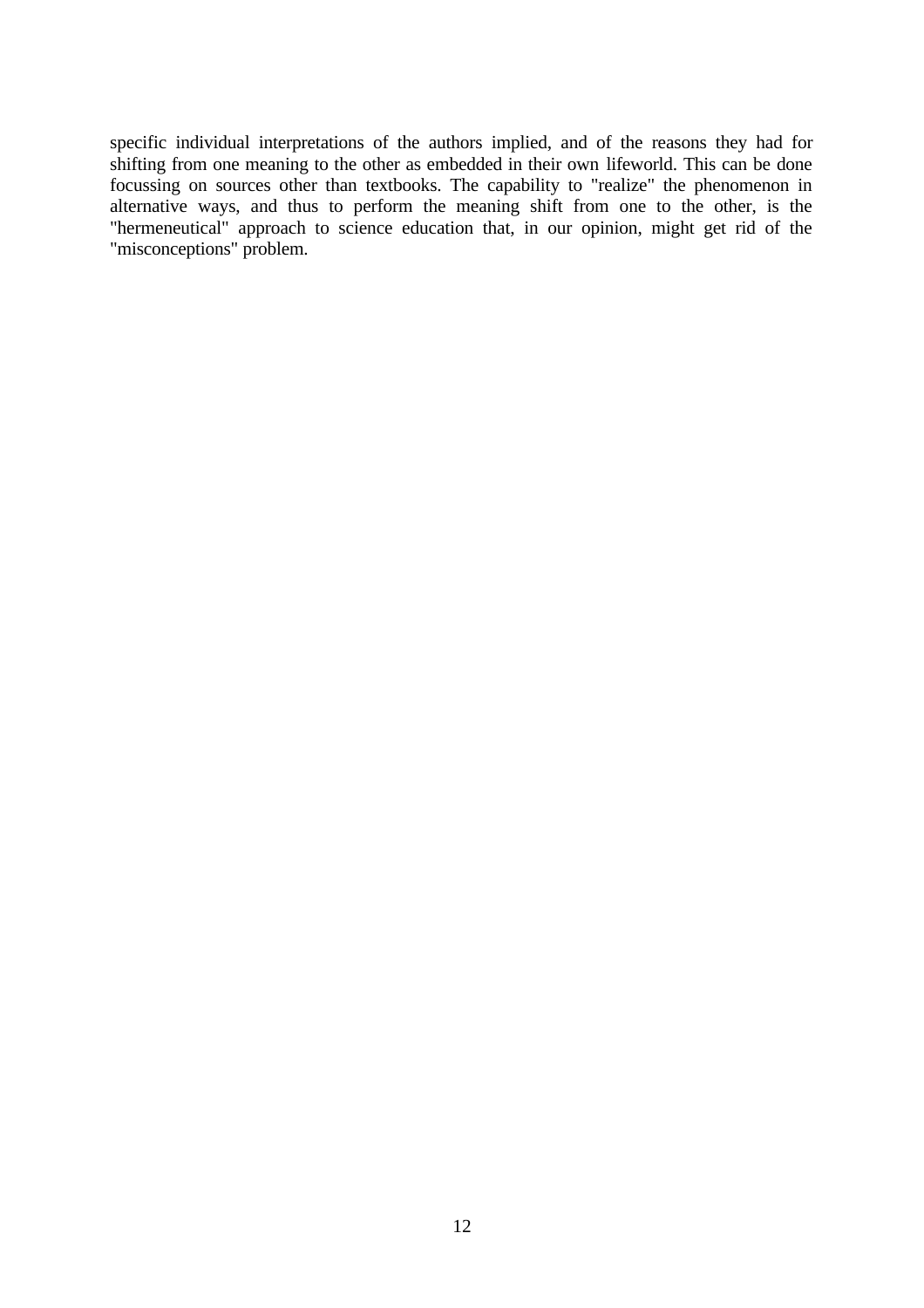### **References**

K. O. Apel, *Transformation der Philosophie*, Suhrkamp, Frankfurt am Main 1973, 1976.

K. O. Apel, *History of Science as a Problem of Hermeneutics. An Argument with Karl Popper's "Third-World"-Hermeneutics*, Proceedings of the "Conference on Science and Hermeneutics" (Veszprém 1993), ed. by O. Kiss & L. Ropolyi, Reidel, Dordrecht (in press).

F. Bevilacqua, *Textbooks Physics Versus History of Physics: The Case of Classical Electromagnetic Theory*, in *The Principle of Conservation of Energy and the History of Classical Electromagnetic Theory*, La Goliardica Pavese, Pavia 1983, pp. 1-34, 231-244.

F. Bevilacqua, *"Enchantment" and the Post Industrial Society*, in P. Thomsen (ed.), *Science Education and History of Physics*, Physics Dept., University of Aarhus, Aarhus 1986, pp. 42- 54.

H. Blumenberg, *Paradigmen zu einer Metaphorologie*, Bonn 1960.

H. Blumenberg, *Die Lesbarkeit der Welt*, Frankfurt am Main1981.

R. Boyd, *Metaphor and Theory Change: What is "Metaphor" and Metaphor for?*, in *Metaphor and Thought*, ed. by A. Ortony, Cambridge University Press, Cambridge 1979.

G. Buchdahl, *Kant and the Dynamics of Reason*, Blackwell, Oxford 1992.

G. Buchdahl,

M. Eger, *Science & Education* **1**, 337-348, 1992; *Science & Education* **2**, 1-29 and 303-328, 1993.

H. G. Gadamer, *Wahrheit und Methode*, Mohr, Tübingen 1960, 1965.

E. Giannetto, *Heidegger and the Question of Physics*, Proceedings of the "Conference on Science and Hermeneutics" (Veszprém 1993), ed. by O. Kiss & L. Ropolyi, Reidel, Dordrecht (in press).

E. Giannetto, *Toward a Quantum Epistemology*, in *Atti del Convegno S.I.L.F.S. Temi e Prospettive della Logica e della Filosofia della Scienza*, ed. by M. L. Dalla Chiara & M. C. Galavotti, CLUEB, Bologna 1988, pp. 121-124.

E. Giannetto, C. Tarsitani & M. Vicentini, *The Relations between Epistemology, History of Science and Science Teaching from the Point of View of the Research on Mental Representations*, in *The History and Philosophy of Science in Science Education*, ed. by S. Hill, Kingston 1992, pp. 359-374.

M. Heidegger, *Sein und Zeit*, Niemeyer, Tübingen 1927.

M. Heidegger, *Die Frage nach der Technik*, in *Vorträge und Aufsätze*, Neske, Pfullingen 1954.

M. Heidegger, *Wissenschaft und Besinnung*, in *Vorträge und...*, op. cit.

M. Heidegger (1935-1946), *Holzwege*, Klostermann, Frankfurt am Main 1950.

M. Heidegger, *Unterwegs zur Sprache*, Neske, Pfullingen 1959.

E. Husserl, *Die Krisis der europäischen Wissenschaften und die transzendentale Phänomenologie*, in *Husserliana*, *Gesammelte Werke*, v. 6, Nijhoff, Den Haag 1954, 1959.

T. S. Kuhn, *Metaphor in Science*, in *Metaphor and Thought*, ed. by A. Ortony, Cambridge University Press, Cambridge 1979.

M. Matthews, *History, Philosophy and Science Teaching: A Useful Alliance*, Routledge, New York 1994.

R. C. Olby, G. N. Cantor, J. R. R. Christie and M. J. S. Hodge (eds.), *Companion to the History of Modern Science*, Routledge, London 1990

H. Poincaré, *La science et l'hypothèse*, Flammarion, Paris 1902.

H. Poincaré, *La valeur de la science*, Flammarion, Paris 1905.

R. Rorty (ed.), *The Linguistic Turn*, University of Chicago Press, Chicago 1967.